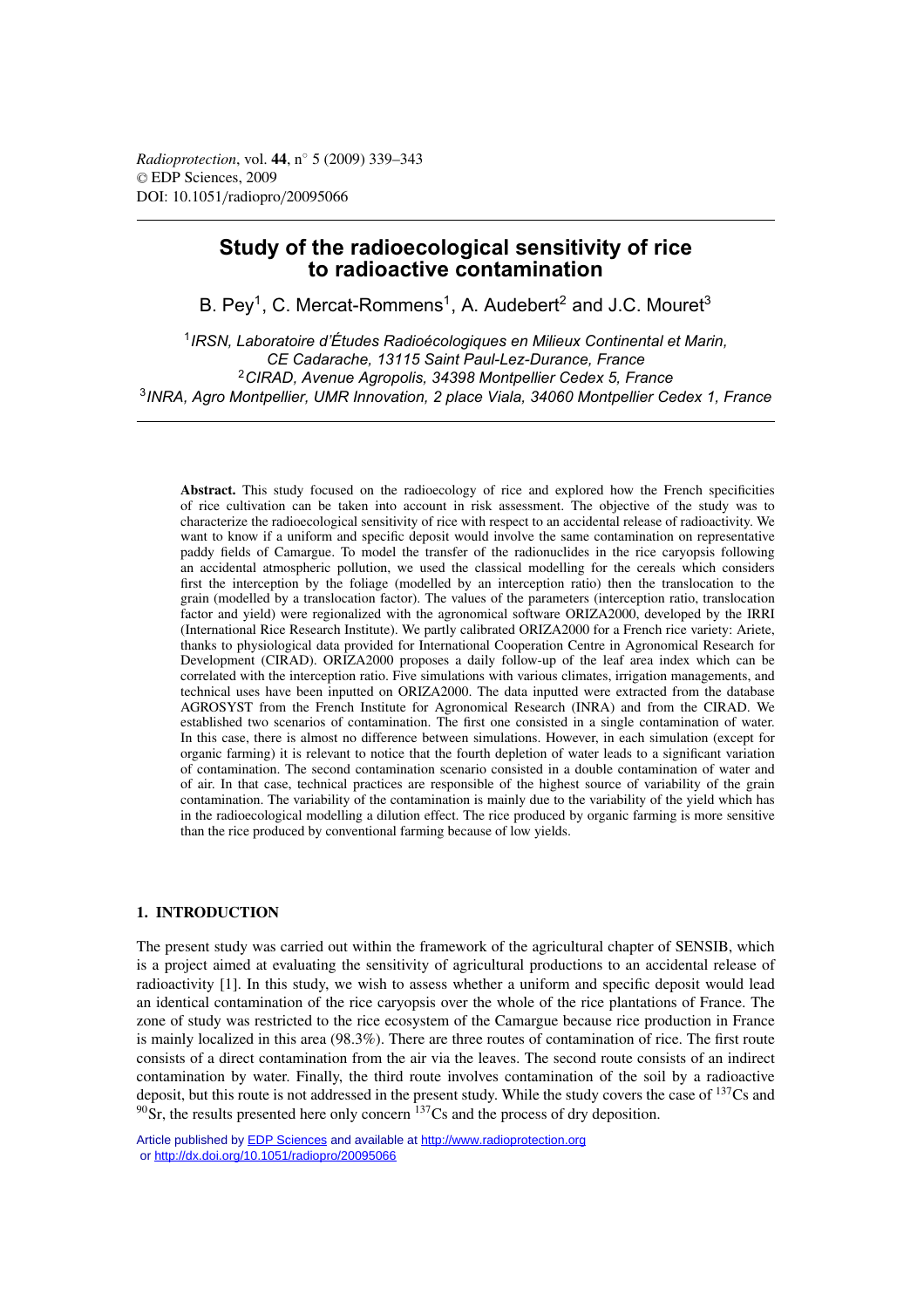#### 340 RADIOPROTECTION

### **2. MATERIALS AND METHODS**

#### **2.1 Agronomic knowledge of rice cultivation in France**

In Metropolitan France, rice cultivation is intensive and of the "irrigated area" type, i.e. the presence and level of water is controlled by the rice grower (on a worldwide scale, 25% of rice plantations use this practice). The annual farming cycle is as follows: during winter, from October to March, the paddy field is not used. Then the soil is prepared for flooding which generally takes place towards the end of April. Sowing is then carried out in early May. During all the cultivation period (until September), the management of the irrigation is optimized according to the rice growth and to the cultivation practises. Indeed, the water level in the rice field is controlled and depends on multiple factors: 1) the presence or not of a period of drying out for rooting, 2) the number of fertilizations and weedkiller treatments, which sometimes impose temporary draining, 3) the phenological stage of the crop, which imposes a fixed water depth, 4) the type of irrigation: continuous (with overflow) or discontinuous. Before harvesting, the paddy field is finally drained. In Camargue, two types of rice cultivation coexisted: organic farming and conventional farming, the former distinguished by the exclusion of the use of synthetic fertilizers and pesticides.

#### **2.2 Radioecological modelling**

#### *2.2.1 Foliar transfer*

As regards the foliar transfer of radioactivity from the air to rice, we used the following equation resulting from the ASTRAL model to evaluate the transfer of radionuclides in the food chain and terrestrial environment following an accidental atmospheric emission [2]. The activity Cv<sub>fol</sub> at time t after deposition is determined by the initial deposit of radioactivity, and takes into account the climatic conditions at the time of deposition, the biological growth (dilution of the activity) and the radioactive decay during the interval from deposition to harvesting

$$
C_v = D_r \cdot (K_r \cdot FTds + (1 - K_r) \cdot FTdh) \cdot e^{-\lambda R \cdot (D_{atR} - D_{atD})}.
$$
 (1)

Where:

- t, time elapsed since formation of the deposit (d),
- *DatD*, date of deposit (d), *DatR*, date of harvest (d),
- $\lambda r$ , radioactive decay constant  $(d^{-1})$ ,
- *Dr*, total deposit of radionuclide r on the whole area of soil and plants (Bq · <sup>m</sup>−2),
- *Kr*, proportion of dry deposit in the total deposit (dimensionless),
- *FTds*, dry deposit transfer factor (m2 · kg−<sup>1</sup> fresh weight),
- *FTdh*, wet deposit transfer facto (m2 kg−<sup>1</sup> fresh weight).

In ASTRAL, the aggregate factor which globally expresses the foliar transfer of radionuclides, FTD, depends at the same time on the parameters of deposition, crop yield and translocation. The methodology of the SENSIB project consists of regionalizing these parameters, i.e. studying the influence of their spatial variability on contamination of the harvest.

The deposition ratio is a dimensionless quantity obtained by dividing the activity absorbed by the vegetation by the total activity deposited on a surface of  $1 \text{ m}^2$ . The deposition ratio can be estimated by the Leaf Area Index (LAI). The German model ECOSYS-87 [3] proposes a formula that depends partly on the LAI, which can be used for computing this deposition ratio in dry weather conditions:

$$
RCs = \frac{LAI/LA/I_{\text{max}}}{(LAI/LA/I_{\text{max}}) + (\mu_{sol}/\mu_{\text{max}})}
$$
(2)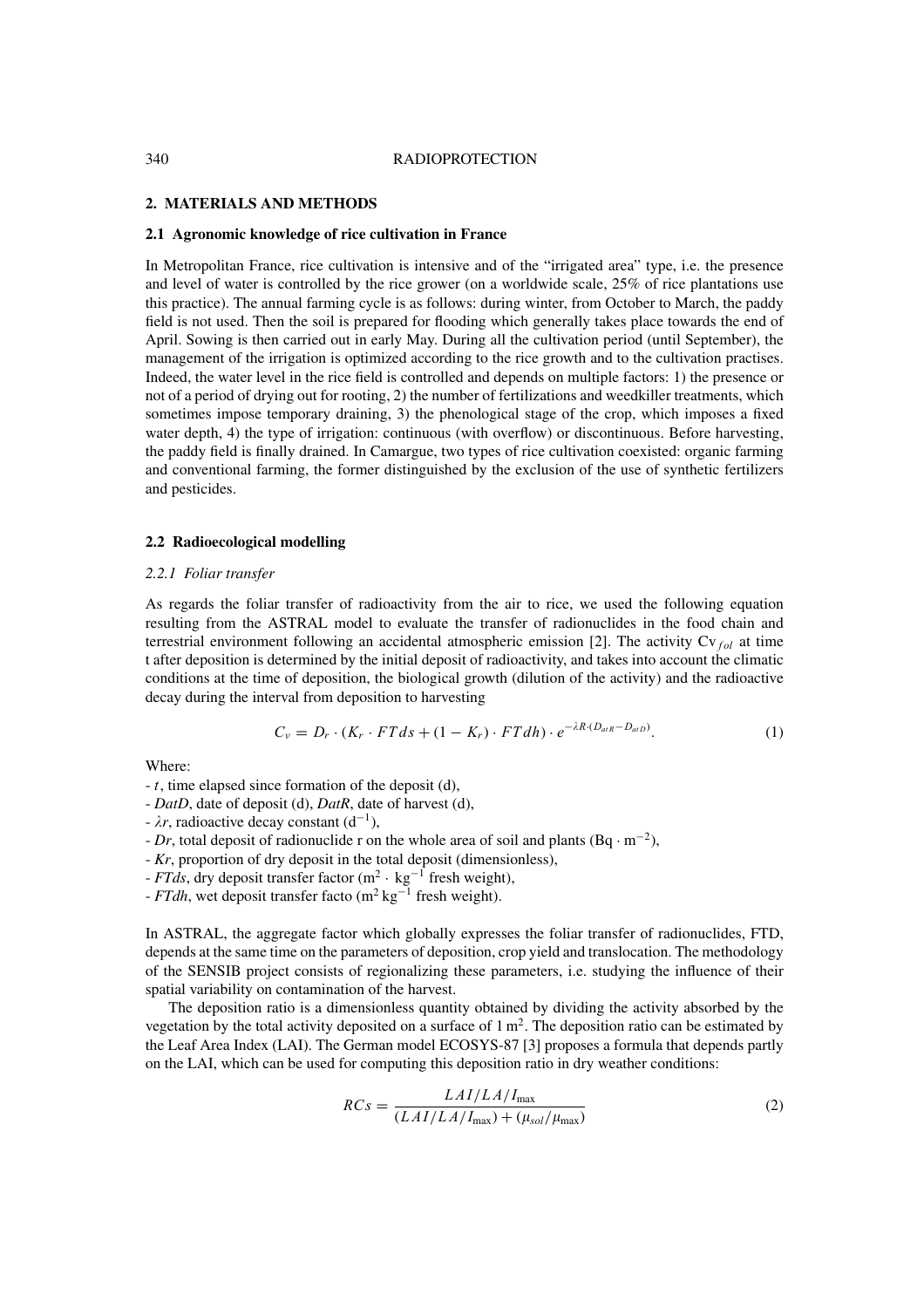Where:

- $-LAI$ , leaf-area index at the time of formation of the deposit (m<sup>2</sup> · m<sup>-2</sup>),
- $LAI_{max}$ , maximum leaf-area index (m<sup>2</sup> · m<sup>-2</sup>),
- $-\mu_{sol}$ , dry deposition velocity to the soil (m · s<sup>-1</sup>),
- $-\mu_{max}$ , maximum deposition velocity onto the aerial biomass (m · s<sup>-1</sup>).

To regionalize the deposition data, we applied the ORYZA2000 software developed by the IRRI (International Rice Research Institute), which simulates the growth and development of rice cultivation with a daily time step. The input parameters required to carry out these simulations comprise daily climatic data, data on cultivated varieties, soil characteristics and the crop management sequence.

For the climatic data, we used two meteorological stations of the Camargue (Méjanes and Adrien). The model ORYZA2000 had been built for rice varieties not cultivated in France. Therefore, it was necessary to calibrate the model for varieties of rice cultivated in the Camargue thanks to the agrophysiological data obtained from CIRAD experimentations. A partial calibration was carried out for the Ariete variety. The information concerning crops management comes from the AGROSYST database of the Innovation Mixed Research Unit of the INRA in Montpellier. These data sets collected, over several years and many rice farms, parameters concerning crop systems, the rice growth, weeds, fertilization, plant-health treatments and yield. These data were sorted in order to identify the main types of crop management sequence, while focusing on the Ariete variety.

Six simulations were carried out with ORIZA2000. Simulations 1 and 2 are identical and are only used to calibrate the results. Simulations 2 and 3 allow us to identify the influence of the climate. In simulation 4, we study the influence of water depth on surfaces likely to pick up contamination. In simulations 5 and 6, we simulate a chemically-treated crop under stale-seedbed management as well as an organic crop, using different dates of wetting, crop management systems and nitrogenous inputs.

As regards translocation, we use the values of Choi et al. [4], while taking into account the variability produced by the climate and cultivation methods, which lead to disparate results in terms of the duration required to reach different phenological stages (flowering, in particular).

#### *2.2.2 Transfer by water*

As regards the transfer of radioactivity of water to rice, there are no equations or models that simulate contamination via the roots and/or submerged parts of the plant. Hence, we use the transfer factor FTa (m<sup>2</sup> · kg<sup>-1</sup>), which represents the ratio between the specific activity of the grain at harvest time  $(Bq \cdot kg^{-1})$  and the deposit of activity per unit area  $(Bq \cdot m^{-2})$ . This factor depends on the phenological stage of the plant and thus takes account of the physiological change of activity and the development of the different parts of the plant with time. The values used result from a review of the literature data [5–8].

## **3. RESULTS AND DISCUSSION**

One of the outputs computed by ORYZA2000 corresponds to the surface-area of luminous interceptio n (LAI) and not the physical interception. The water sheet is likely to cover part of the plant and thus reduce the surface-area intercepted by atmospheric pollutants. Thus, the LAI decreases in proportion to the ratio of water depth to height of rice. In this way, Figures 1 and 2 show the real surface-area of interception of the radionuclides and the corresponding transfer factor in aggregate dry weather conditions (FTds).

Several remarks can be made. The dominant factor affecting the variation of LAI is the crop management sequence. The fourth drying out period and the draining vary the LAI significantly in simulations 2, 3 and 6. The water depth influences the LAI to a lesser extent. The witness FTDs reaches a maximum at  $0.102 \text{ m}^2/\text{kg}$  fresh weight. From June 28, we observe a clear difference in contamination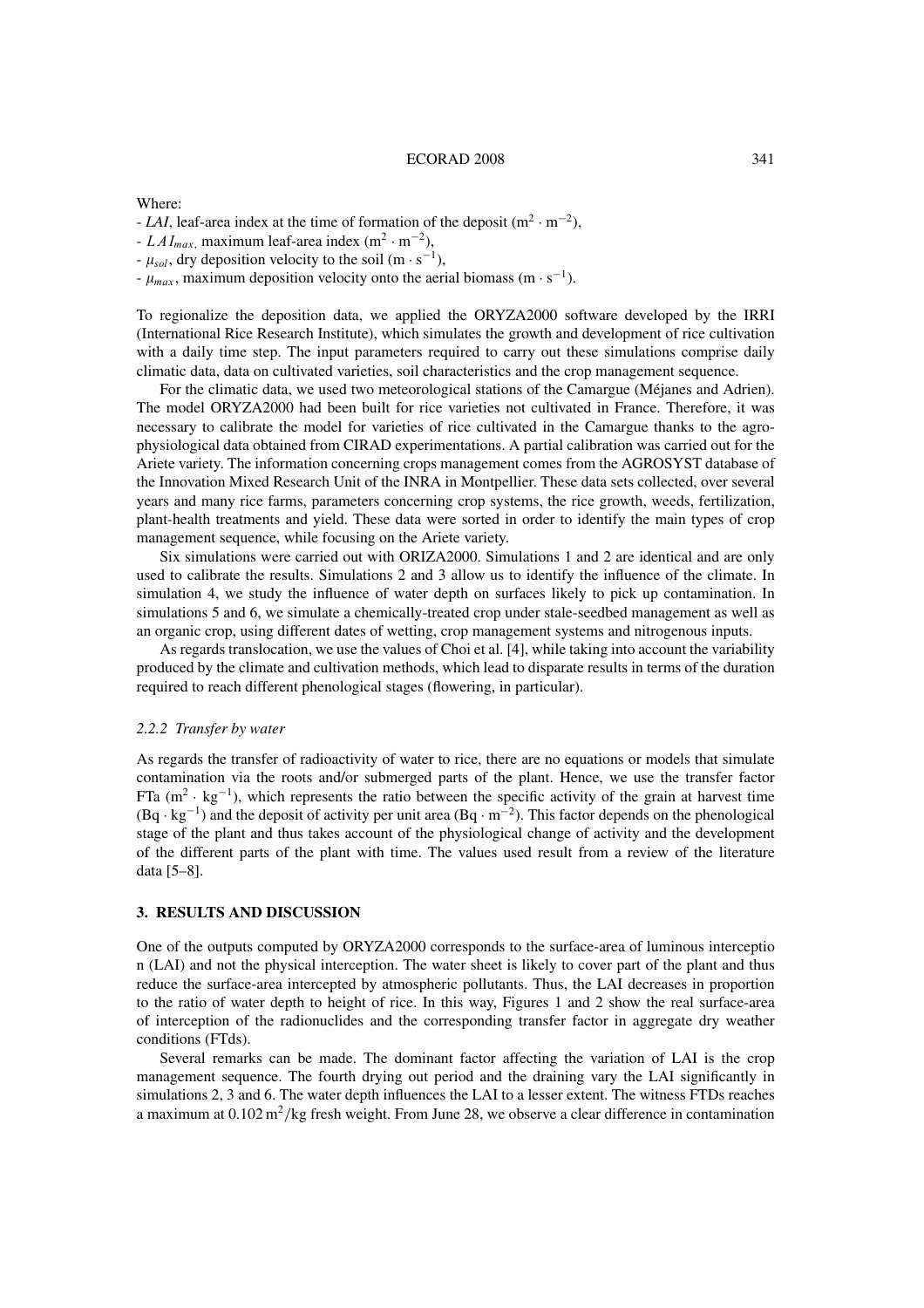## 342 RADIOPROTECTION





Figure 1. Variation of LAI with time Figure 2. Variation of FTds with time.

**Figure 2.** Variation of FTds with time.

according to the crop management sequence. Organic agriculture with low yields display the highest values of FTDs (approximately 1.7 times higher than for conventional agriculture). The yield acts here as a factor diluting the radioactive contamination. For organic productions, the yield is low and pollution is thus more concentrated in the grains than with the other simulations. The yield is therefore an important factor influencing radioecological sensitivity.

If we combine the two contamination routes (dual transfer by water and air towards rice), we obtain the curve given in Figure 3.



**Figure 3.** Contamination via dual route following dry deposition of 100 Bq · m−<sup>2</sup> of 137Cs.

The contamination reaches 11 Bq ·  $kg^{-1}$  for the control simulation. Apart from the fourth drying out period, which leads to a decrease in contamination for certain simulations, the curves have the same form as those obtained for foliar contamination. This shows the preponderance of foliar transfer compared to the transfer by water when the two routes coexist.

## **4. CONCLUSION**

The aim of this study was to characterise and rank sensitivity factors of the Camargue rice growing ecosystem following an accidental radioactive pollution. To do this, it was necessary to select and